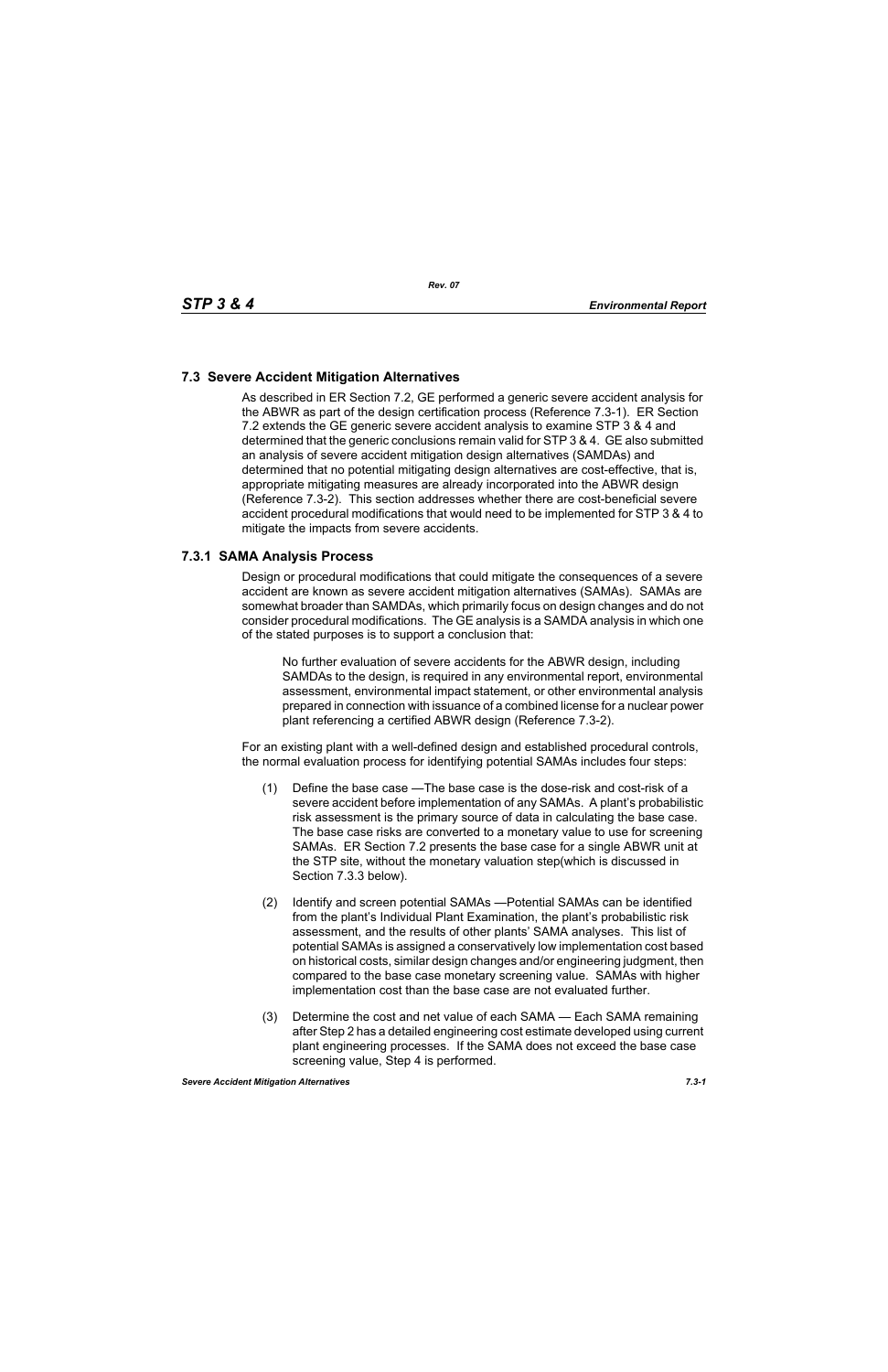*Rev. 07*

(4) Determine the benefit associated with each remaining SAMA — Each SAMA that passes the screening in Step 3 is evaluated using the probabilistic risk assessment model to determine the reduction in risk associated with implementation of the proposed SAMA. The reduction in risk benefit is then converted to a monetary value and compared to the detailed cost estimate developed in Step 3. Those SAMAs with reasonable cost-benefit ratios are considered for implementation.

Since the GE analysis has shown that there are no additional cost-beneficial design modifications, no further assessment of design modifications is required. In the absence of an existing plant with established procedural controls, the STP SAMA analysis thus is limited to determining the magnitude of plant-specific procedural modifications that would be cost-effective. Determining the magnitude of cost-effective procedural modifications is the same as "1. Define base case" for existing nuclear units. The monetary value of the base case benefit is calculated by assuming the current dose-risk of the unit could be reduced to zero and assigning a defined dollar value for this reduction in risk. Any procedural change with a cost that exceeds the benefit value would not be considered cost-effective.

The dose-risk and cost-risk results from the ER Section 7.2 analyses are converted to monetary value in accordance with methods established in NUREG/BR-0184 (Reference 7.3-3). NUREG/BR-0184 presents methods for determining the value of decreases in risk using four types of attributes: public health, occupational health, offsite property, and onsite property. Any SAMAs in which the conservatively low implementation cost exceeds the base case monetary value would not pass the screening in Step 2. If the STP baseline analysis produces a monetary value of the benefit that is below the cost expected for implementation of any SAMA, the remaining steps of the SAMA analysis are not necessary.

### **7.3.2 ABWR SAMA Analysis**

In the certification process, only design alternatives were of interest. The GE SAMDA analysis is presented in the Technical Support Document for the ABWR (Reference 7.3-2). The monetary valuation of the averted cost-risk (defined as the monetary valuation of reducing the base case core damage frequency to zero) was based solely on the cumulative dose-risk over the 60-year life of the plant, assuming the NRCgenerated value of \$1000 per person-rem. The resulting dose-risk was determined to be 0.269 person-rem (4.48 × 10-3 person-rem per reactor year), so the averted costrisk was calculated to be \$269. GE determined that no design change would be costeffective with this low value of averted cost-risk.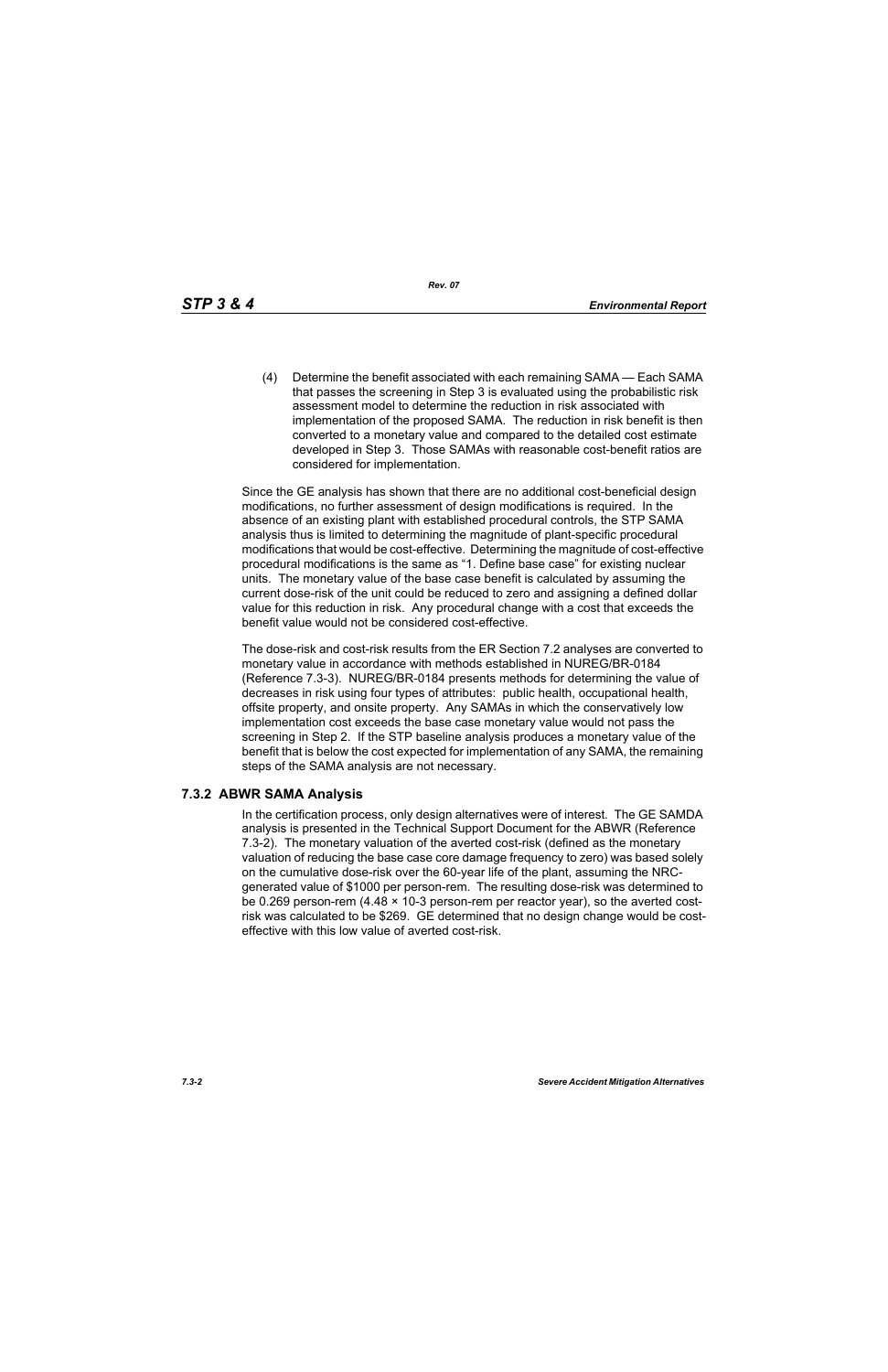# **7.3.3 Monetary Valuation of the STP 3 & 4 Cost-Risk**

The principal inputs to the base case calculations are as follows:

| Dose-risk              | $4.3 \times 10^{-3}$ person-rem per reactor year (reported in<br>Table 7.2-1) |
|------------------------|-------------------------------------------------------------------------------|
| Cost-risk              | 2.6 dollars per reactor year (reported in Table 7.2-1)                        |
| Dollars per person-rem | \$2000 (provided in NUREG/BR-0184)                                            |
| Licensing period       | 40 years                                                                      |
| Economic discount rate | 7% and 3% (recommended in NUREG/BR-0184)                                      |

With these inputs, the monetary valuation of reducing the base case core damage frequency to zero is presented in Table 7.3-1. The monetary valuation, known as the maximum averted cost-risk, is conservative because no SAMA can reduce the core damage frequency to zero.

The maximum averted cost-risk for a single ABWR at the proposed STP site is \$6,900. Even with a conservative 3% discount rate, the valuation of the averted risk is only approximately \$12,500.

These values are higher than the GE generic analysis result of \$269. However, the GE analysis (Reference 7.3-2) used a different methodology that did not calculate a costrisk for each accident sequence, did not calculate net present value, and used \$1000 per person-rem instead of \$2000. If STPNOC were to perform the analysis described in ER Section 7.2 using the GE methodology (Reference 7.3-2), the resulting dose-risk value would be \$258. This \$258 value is approximately the same as the GE value. Even using the STPNOC values, the results of the SAMDA analysis performed by GE for the ABWR would not be affected; i.e., there still would be no cost-effective design alternatives.

Due to the costs associated with processing administrative changes (including training costs), administrative changes are likely to cost more than the maximum averted costrisk of \$6,900 (or even \$12,500). Furthermore, since administrative changes would likely have a small impact on risk, the reduction in risk benefit of administrative changes will likely be substantially less than the cost of the administrative changes. Therefore, it may be concluded that administrative changes are not reasonable SAMAs.

Evaluation of specific administrative controls will occur when the STP 3 & 4 design is finalized and plant administrative processes and procedures are being developed. At that time, appropriate administrative controls on plant operations would be incorporated into the management systems for STP 3 & 4.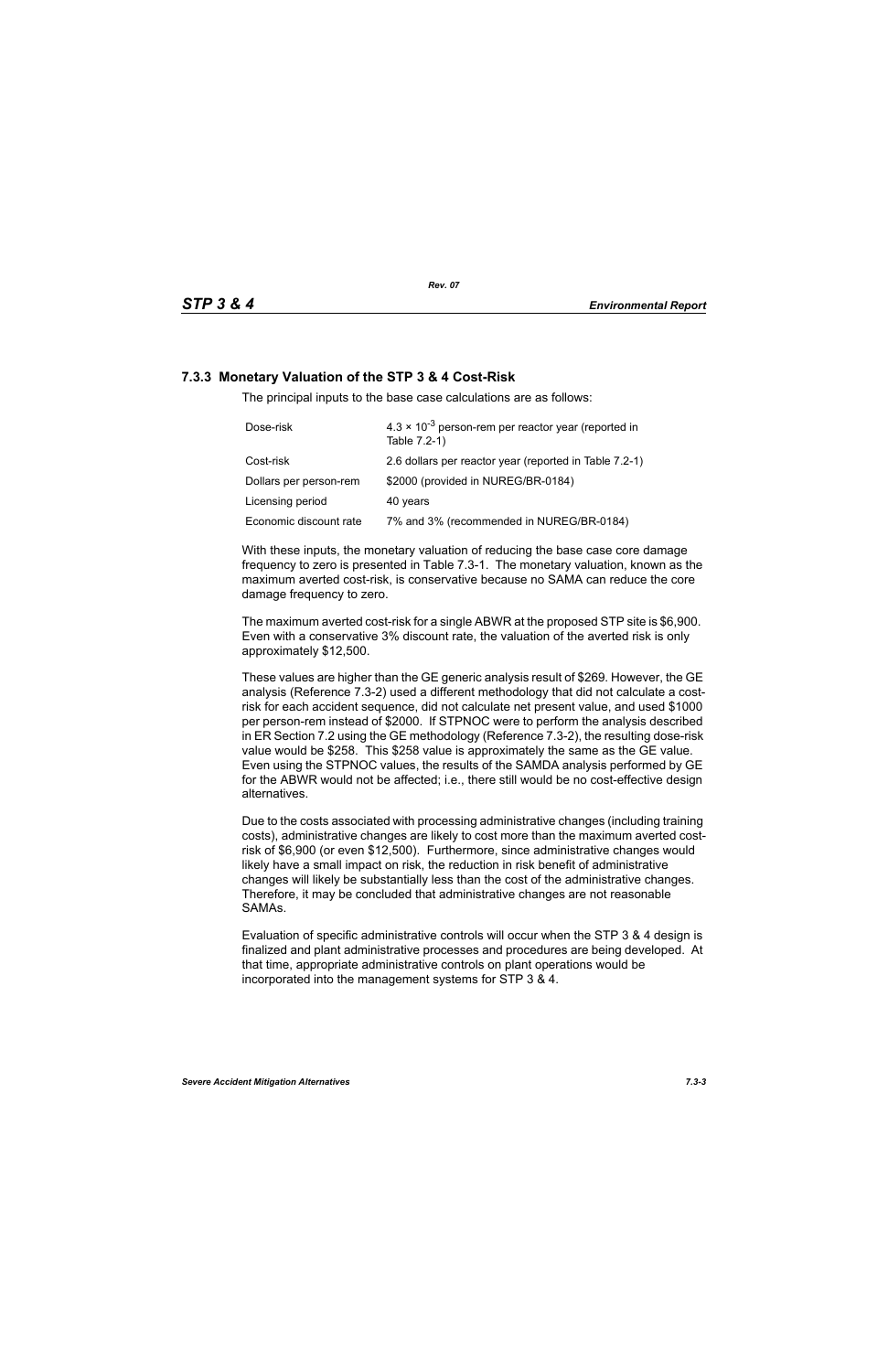### **7.3.4 References**

- 7.3-1 "Probabilistic Evaluations," Chapter 19D, ABWR Standard Safety Analysis Report, Amendment 35, General Electric.
- 7.3-2 "Technical Support Document for the ABWR," Revision 1, MPL No. A90- 3230, General Electric, San Jose, California, November 18, 1994.
- 7.3-3 "Regulatory Analysis Technical Evaluation Handbook," NUREG/BR-0184, January 1997.